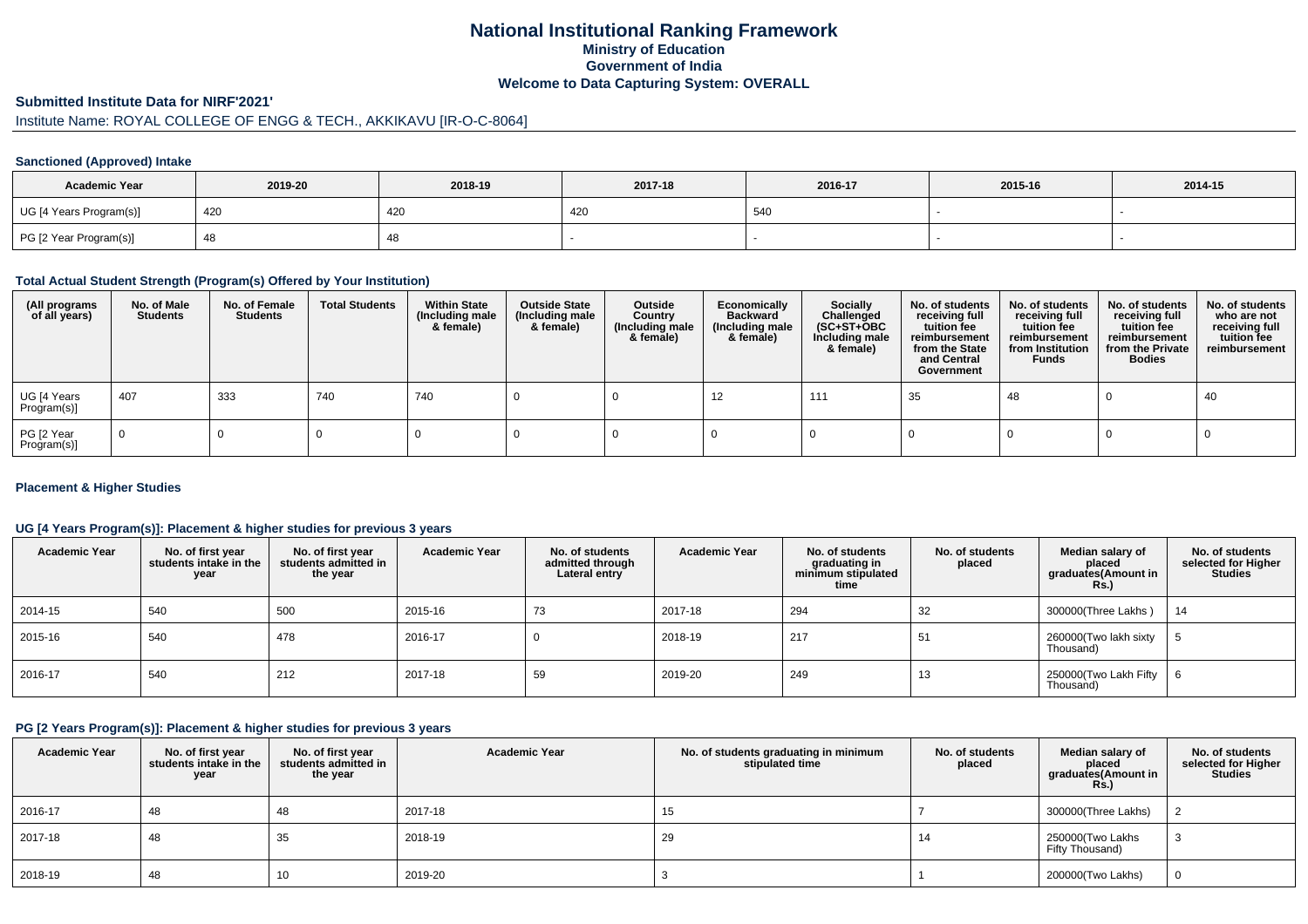## **Ph.D Student Details**

| Ph.D (Student pursuing doctoral program till 2019-20 Students admitted in the academic year 2020-21 should not be entered here.) |         |         |         |  |  |
|----------------------------------------------------------------------------------------------------------------------------------|---------|---------|---------|--|--|
| <b>Total Students</b>                                                                                                            |         |         |         |  |  |
| Full Time                                                                                                                        |         |         |         |  |  |
| Part Time                                                                                                                        |         |         |         |  |  |
| No. of Ph.D students graduated (including Integrated Ph.D)                                                                       |         |         |         |  |  |
|                                                                                                                                  | 2019-20 | 2018-19 | 2017-18 |  |  |
| Full Time                                                                                                                        |         |         |         |  |  |
| Part Time                                                                                                                        |         |         |         |  |  |

#### **Online Education**

| . Does all programs/courses were completed on time.                                             |                                                                                       | Yes                                                                                                                                                                                                         |                                                |  |
|-------------------------------------------------------------------------------------------------|---------------------------------------------------------------------------------------|-------------------------------------------------------------------------------------------------------------------------------------------------------------------------------------------------------------|------------------------------------------------|--|
| 2. Measures taken to complete the syllabus of courses and programs.                             |                                                                                       | Timetable was changed according to convenience of taking online classes. Faculties were made aware of online platforms and<br>instructions were given to provide study material after each and every topic. |                                                |  |
| 3. The period of delay in completion of syllabus (in months).                                   |                                                                                       |                                                                                                                                                                                                             |                                                |  |
| 4. The period of delay in conducting exams (in months).                                         |                                                                                       |                                                                                                                                                                                                             |                                                |  |
| <b>Portal Name</b>                                                                              | No. of students offered online courses which have credit<br>transferred to transcript | Total no, of online courses which have credit transferred<br>to the transcript                                                                                                                              | Total no. of credits transferred to transcript |  |
| Swayam                                                                                          | 107                                                                                   | ے ا                                                                                                                                                                                                         | 107                                            |  |
| 5. No. of courses developed and available online on Swayam platform by your institution faculty |                                                                                       | 12                                                                                                                                                                                                          |                                                |  |

## **Financial Resources: Utilised Amount for the Capital expenditure for previous 3 years**

| <b>Academic Year</b>                                                                                 | 2019-20                                | 2018-19                                     | 2017-18                                        |  |  |  |  |
|------------------------------------------------------------------------------------------------------|----------------------------------------|---------------------------------------------|------------------------------------------------|--|--|--|--|
|                                                                                                      | <b>Utilised Amount</b>                 | <b>Utilised Amount</b>                      | <b>Utilised Amount</b>                         |  |  |  |  |
| Annual Capital Expenditure on Academic Activities and Resources (excluding expenditure on buildings) |                                        |                                             |                                                |  |  |  |  |
| Library                                                                                              | 1500000 (Fifteen Lakhs)                | 1800000 (Eighty Lakhs)                      | 2000000 (Twenty Lakhs)                         |  |  |  |  |
| New Equipment for Laboratories                                                                       | 1200000 (Twelve Lakhs)                 | 700000 (Seven Lakhs)                        | 1400000 (Fourteen Lakhs)                       |  |  |  |  |
| <b>Engineering Workshops</b>                                                                         | 300000 (Three Lakhs)                   | 250000 (Two Lakh Fifty Thousand)            | 100000 (One Lakh)                              |  |  |  |  |
| Other expenditure on creation of Capital Assets (excluding<br>expenditure on Land and Building)      | 15700000 (One crore fifty seven lakhs) | 5730000 (Fifty Seven Lakhs Thirty Thousand) | 20450000 (Two Crore Four Lakhs Fifty Thousand) |  |  |  |  |

## **Financial Resources: Utilised Amount for the Operational expenditure for previous 3 years**

| <b>Academic Year</b>                       | 2019-20                           | 2018-19                                | 2017-18                                  |  |  |  |  |
|--------------------------------------------|-----------------------------------|----------------------------------------|------------------------------------------|--|--|--|--|
|                                            | <b>Utilised Amount</b>            | <b>Utilised Amount</b>                 | <b>Utilised Amount</b>                   |  |  |  |  |
| <b>Annual Operational Expenditure</b>      |                                   |                                        |                                          |  |  |  |  |
| Salaries (Teaching and Non Teaching staff) | 45000000 (Four Crore Fifty Lakhs) | 46500000 (Four Crore Sixty Five Lakhs) | 57400000 (Five Crore Seventy Four Lakhs) |  |  |  |  |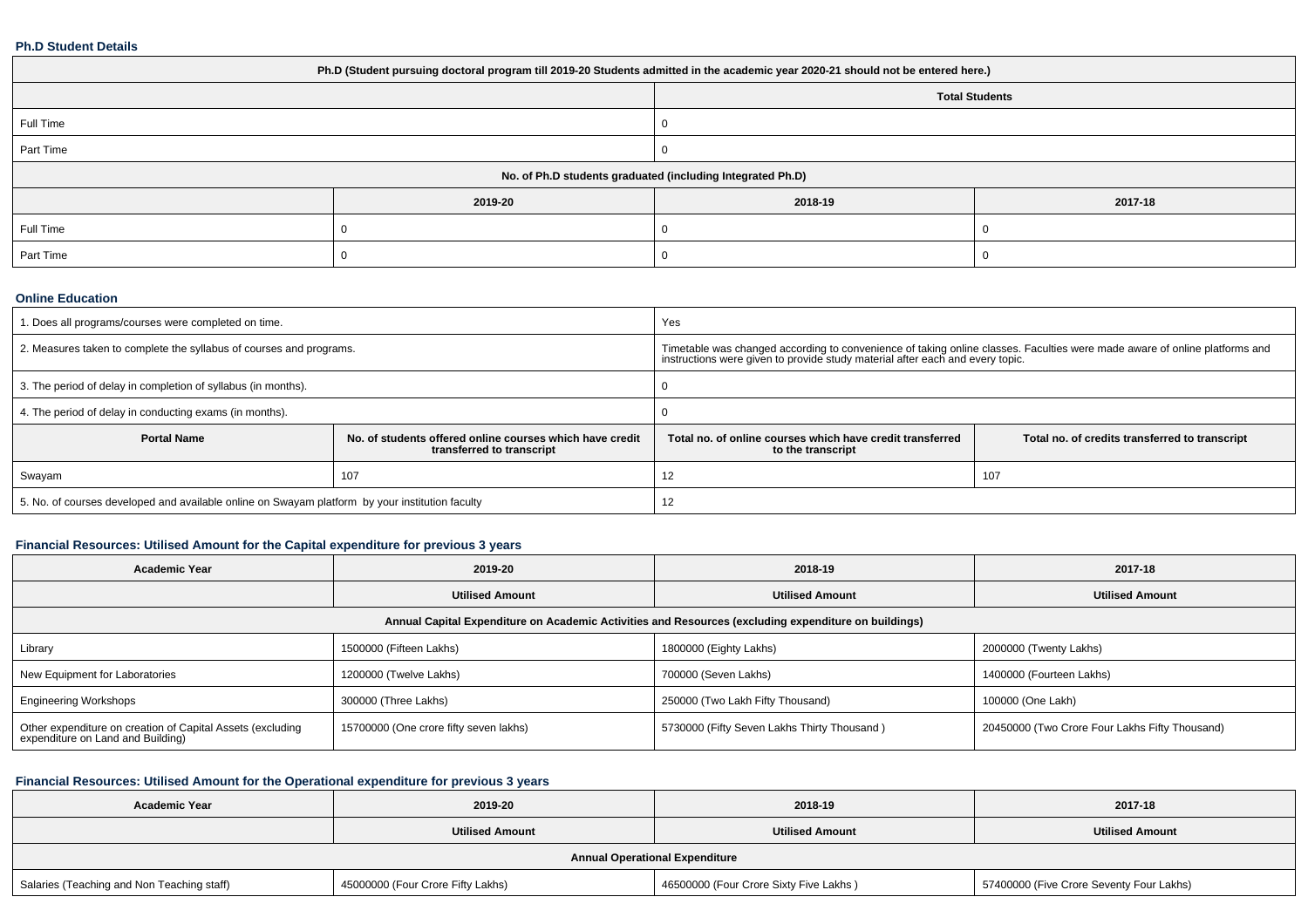| Maintenance of Academic Infrastructure or consumables and<br>other running expenditures (excluding maintenance of hostels<br>and allied services, rent of the building, depreciation cost, etc) | 8000000 (Eighty Lakhs)            | 10600000 (One Crore Six Lakhs) | 18300000 (One Crore Thirty Lakhs)   |
|-------------------------------------------------------------------------------------------------------------------------------------------------------------------------------------------------|-----------------------------------|--------------------------------|-------------------------------------|
| Seminars/Conferences/Workshops                                                                                                                                                                  | 180000 (One Lakh Eighty Thousand) | 200000 (Two Lakhs)             | 350000 (Three Lakhs Fifty Thousamd) |

#### **IPR**

| Calendar year            | 2019 | 2018 | 2017 |
|--------------------------|------|------|------|
| No. of Patents Published |      |      |      |
| No. of Patents Granted   |      |      |      |

## **Sponsored Research Details**

| <b>Financial Year</b>                    | 2019-20   | 2018-19        | 2017-18 |
|------------------------------------------|-----------|----------------|---------|
| Total no. of Sponsored Projects          |           |                |         |
| Total no. of Funding Agencies            |           |                |         |
| Total Amount Received (Amount in Rupees) | 200000    | 50000          |         |
| Amount Received in Words                 | Two Lakhs | Fifty Thousand | Zero    |

## **Consultancy Project Details**

| <b>Financial Year</b>                    | 2019-20 | 2018-19 | 2017-18 |
|------------------------------------------|---------|---------|---------|
| Total no. of Consultancy Projects        |         |         |         |
| Total no. of Client Organizations        |         |         |         |
| Total Amount Received (Amount in Rupees) |         |         |         |
| Amount Received in Words                 | Zero    | Zero    | Zero    |

## **Executive Development Program/Management Development Programs**

| <b>Financial Year</b>                                                             | 2019-20 | 2018-19 | 2017-18 |  |
|-----------------------------------------------------------------------------------|---------|---------|---------|--|
| Total no. of Executive Development Programs/ Management<br>Development Programs   |         |         |         |  |
| Total no. of Participants                                                         |         |         |         |  |
| Total Annual Earnings (Amount in Rupees)(Excluding Lodging<br>& Boarding Charges) | 0       |         |         |  |
| Total Annual Earnings in Words                                                    | Zero    | Zero    | Zero    |  |

## **PCS Facilities: Facilities of physically challenged students**

| 1. Do your institution buildings have Lifts/Ramps?                                                                                                        | Yes, less than 40% of the buildings |
|-----------------------------------------------------------------------------------------------------------------------------------------------------------|-------------------------------------|
| 2. Do your institution have provision for walking aids, includingwheelchairs and transportation from one building to another for<br>handicapped students? | Yes                                 |
| 3. Do your institution buildings have specially designed toilets for handicapped students?                                                                | Yes, more than 40% of the buildings |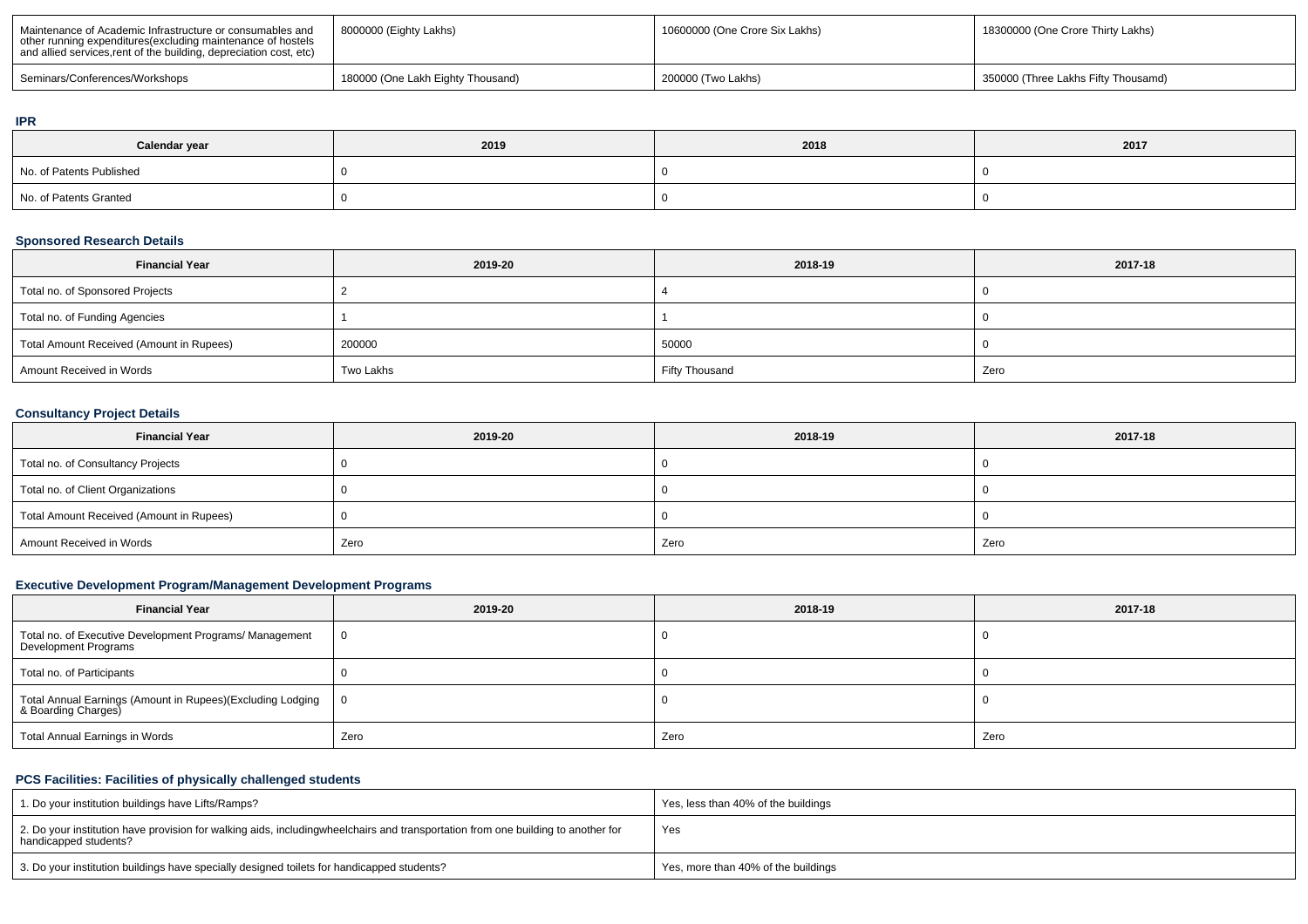## **Accreditation**

## **NBA Accreditation**

| institute have a valid NBA Accreditation?<br>N/C<br>$n_{\rm A}$<br>vu.<br>ں 1<br> |  |
|-----------------------------------------------------------------------------------|--|
|-----------------------------------------------------------------------------------|--|

## **NAAC Accreditation**

| $\Gamma$<br>a valid NAAC Accreditation?<br>11011<br>≅ institute n.<br>nave a | N<br><b>INC.</b> |
|------------------------------------------------------------------------------|------------------|
|------------------------------------------------------------------------------|------------------|

# **Faculty Details**

| Srno           | <b>Name</b>                       | Age | Designation                                       | Gender | Qualification   | <b>Experience (In</b><br>Months) | <b>Is Associated</b><br><b>Last Year</b> | <b>Currently<br/>working with<br/>institution?</b> | <b>Joining Date</b> | <b>Leaving Date</b>      | <b>Association type</b> |
|----------------|-----------------------------------|-----|---------------------------------------------------|--------|-----------------|----------------------------------|------------------------------------------|----------------------------------------------------|---------------------|--------------------------|-------------------------|
| $\overline{1}$ | <b>DINTO THOMAS</b>               | 33  | Assistant<br>Professor                            | Male   | M.Tech          | 96                               | Yes                                      | Yes                                                | 16-08-2012          | $\sim$                   | Regular                 |
| 2              | Aghana EL                         | 26  | Assistant<br>Professor                            | Female | M.Tech          | 24                               | Yes                                      | Yes                                                | 01-08-2019          | $\overline{\phantom{a}}$ | Regular                 |
| 3              | AJEESH<br>KARIPATH                | 32  | Assistant<br>Professor                            | Male   | M.Tech          | 54                               | Yes                                      | Yes                                                | 15-06-2015          | $\overline{\phantom{a}}$ | Regular                 |
| $\overline{4}$ | AMRUTHA M                         | 42  | Assistant<br>Professor                            | Female | M.E.            | 120                              | Yes                                      | Yes                                                | 08-06-2010          | $\sim$                   | Regular                 |
| 5              | ANAND TM                          | 27  | Assistant<br>Professor                            | Male   | M.Tech          | 24                               | Yes                                      | Yes                                                | 07-09-2020          | $\sim$                   | Regular                 |
| 6              | <b>ANITHA L</b>                   | 32  | Assistant<br>Professor                            | Female | M.Tech          | 60                               | Yes                                      | Yes                                                | 01-05-2015          | $\sim$                   | Regular                 |
| $\overline{7}$ | <b>ANJU SAM</b>                   | 31  | Assistant<br>Professor                            | Female | M.Tech          | 84                               | Yes                                      | Yes                                                | 03-06-2013          | $\sim$                   | Regular                 |
| 8              | ANU GEORGE                        | 29  | Assistant<br>Professor                            | Female | M.Tech          | 31                               | Yes                                      | Yes                                                | 05-12-2019          | $\overline{\phantom{a}}$ | Regular                 |
| 9              | APSARA<br>PANICEKER               | 28  | Assistant<br>Professor                            | Female | M.Tech          | 34                               | Yes                                      | Yes                                                | 03-09-2019          | $\overline{\phantom{a}}$ | Regular                 |
| 10             | ASHEERA L                         | 41  | Assistant<br>Professor                            | Female | M.A.(Economics) | 132                              | Yes                                      | Yes                                                | 01-03-2008          | $\overline{\phantom{a}}$ | Regular                 |
| 11             | <b>ATHIRA</b><br><b>PREMKUMAR</b> | 24  | Assistant<br>Professor                            | Female | M.Tech          | 18                               | Yes                                      | Yes                                                | 01-08-2019          | $\overline{\phantom{a}}$ | Regular                 |
| 12             | ATHIRA SANKAR                     | 27  | Assistant<br>Professor                            | Female | M.Tech          | 14                               | Yes                                      | Yes                                                | 02-12-2019          | $\overline{\phantom{a}}$ | Regular                 |
| 13             | <b>BHAVYAK</b>                    | 26  | Assistant<br>Professor                            | Female | M.Tech          | 22                               | Yes                                      | Yes                                                | 06-08-2019          | $\sim$                   | Regular                 |
| 14             | <b>BINEESH KB</b>                 | 31  | Assistant<br>Professor                            | Male   | M.Sc.           | 60                               | Yes                                      | Yes                                                | 03-08-2015          | $\overline{\phantom{a}}$ | Regular                 |
| 15             | DILEEPAN<br>BALAKRISHNAN          | 30  | Assistant<br>Professor                            | Male   | M.Tech          | 72                               | Yes                                      | Yes                                                | 10-06-2015          | $\overline{\phantom{a}}$ | Regular                 |
| 16             | Dr Devi<br>VADKKEVEEDU            | 57  | Dean / Principal<br>Director / Vice<br>Chancellor | Female | Ph.D            | 360                              | Yes                                      | Yes                                                | 07-08-2019          | $\overline{\phantom{a}}$ | Regular                 |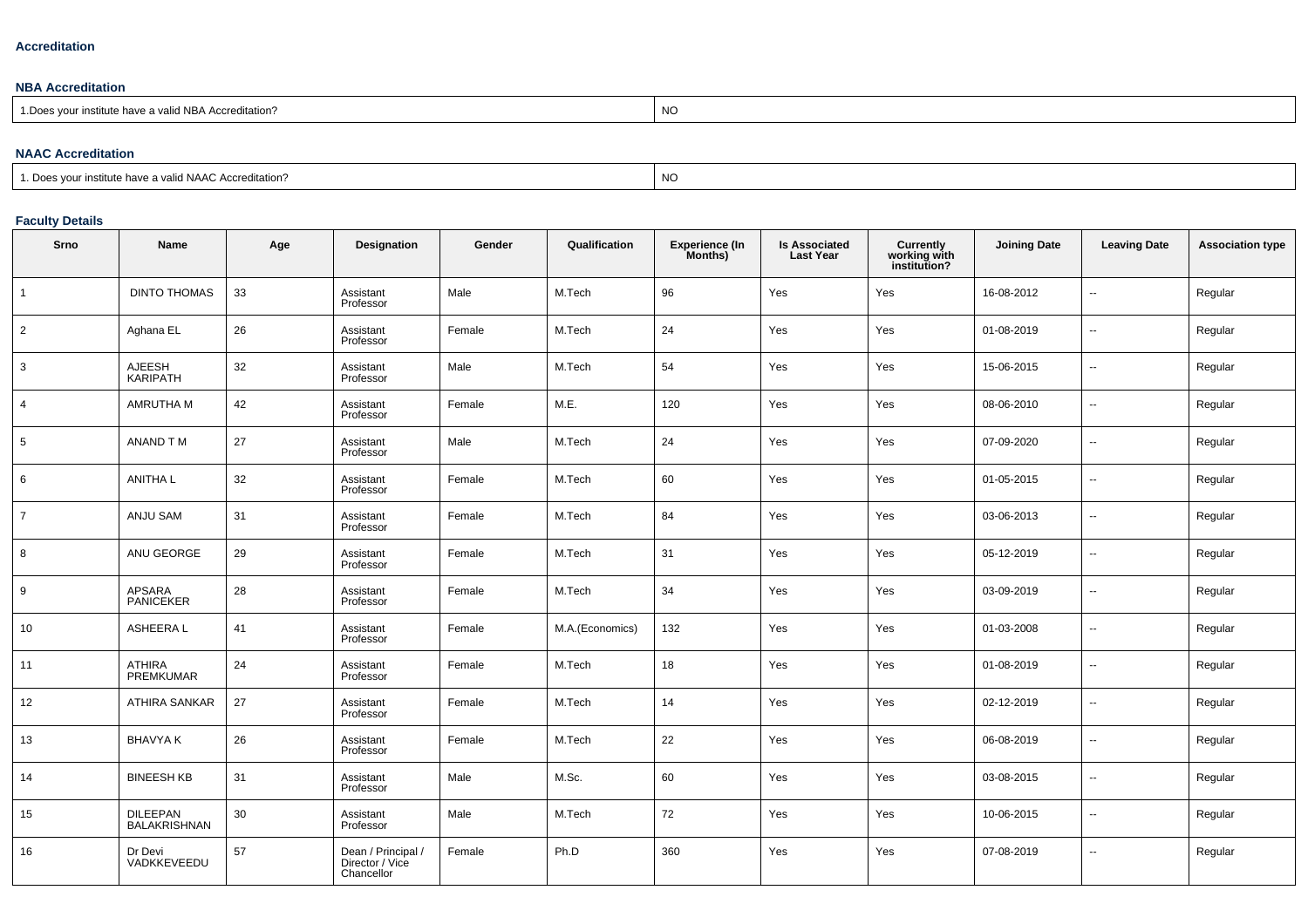| 17 | DR R UMESH<br><b>SUNDAR</b>      | 44 | Professor              | Male   | Ph.D   | 240 | Yes | No  | 11-11-2019 | 08-10-2020               | Regular |
|----|----------------------------------|----|------------------------|--------|--------|-----|-----|-----|------------|--------------------------|---------|
| 18 | DR RASMI A                       | 42 | Associate<br>Professor | Female | Ph.D   | 102 | Yes | Yes | 01-11-2019 | $\overline{\phantom{a}}$ | Regular |
| 19 | DR SP<br>SUUBRAMANIAN            | 58 | Professor              | Male   | Ph.D   | 400 | Yes | No  | 01-06-2016 | 06-05-2020               | Regular |
| 20 | DR SREERAJ R                     | 41 | Professor              | Male   | Ph.D   | 102 | Yes | No  | 25-09-2017 | 09-12-2020               | Regular |
| 21 | <b>FASN KK</b>                   | 30 | Assistant<br>Professor | Female | M.Tech | 24  | Yes | Yes | 02-12-2019 | $\sim$                   | Regular |
| 22 | FAWAZ NM                         | 28 | Assistant<br>Professor | Male   | M.Tech | 36  | Yes | Yes | 09-07-2020 | ۰.                       | Regular |
| 23 | <b>GENO JOHN K</b>               | 26 | Assistant<br>Professor | Male   | M.Tech | 27  | Yes | Yes | 09-10-2018 | $\sim$                   | Regular |
| 24 | <b>GOPI KRISHNA N</b>            | 29 | Assistant<br>Professor | Male   | M.Tech | 63  | Yes | Yes | 03-01-2018 | $\overline{\phantom{a}}$ | Regular |
| 25 | <b>HARIDAS VK</b>                | 71 | Assistant<br>Professor | Male   | B.Sc.  | 580 | Yes | Yes | 05-01-2005 | $\sim$                   | Regular |
| 26 | <b>HIMAKG</b>                    | 32 | Assistant<br>Professor | Female | M.Tech | 96  | Yes | Yes | 03-10-2012 | $\sim$                   | Regular |
| 27 | <b>IHSANA</b><br><b>MUHAMMED</b> | 33 | Assistant<br>Professor | Female | M.Tech | 96  | Yes | Yes | 30-08-2010 | $\sim$                   | Regular |
| 28 | INDU C                           | 23 | Assistant<br>Professor | Female | M.Tech |     | No  | Yes | 03-10-2020 | $\sim$                   | Regular |
| 29 | JENSY BABU V                     | 35 | Assistant<br>Professor | Female | M.Tech | 96  | Yes | No  | 01-08-2017 | 15-12-2020               | Regular |
| 30 | JOMON K<br>CHARLY                | 28 | Assistant<br>Professor | Male   | M.Tech | 20  | Yes | Yes | 02-12-2019 | $\sim$                   | Regular |
| 31 | <b>KA SANDEEP</b>                | 31 | Assistant<br>Professor | Male   | M.Tech | 72  | Yes | Yes | 24-01-2019 | $\overline{\phantom{a}}$ | Regular |
| 32 | <b>KIRAN P</b>                   | 31 | Assistant<br>Professor | Male   | M.Tech | 78  | Yes | Yes | 12-06-2013 | $\sim$                   | Regular |
| 33 | KRISHNAKUMAR<br>R                | 40 | Associate<br>Professor | Male   | M.E.   | 186 | Yes | Yes | 05-09-2005 | $\sim$                   | Regular |
| 34 | LEO AJ                           | 31 | Assistant<br>Professor | Male   | M.Tech | 102 | Yes | Yes | 25-07-2018 | $\sim$                   | Regular |
| 35 | <b>LEO MATHEW</b>                | 33 | Assistant<br>Professor | Male   | M.Tech | 84  | Yes | Yes | 17-02-2020 | $\sim$                   | Regular |
| 36 | MEERA VM                         | 32 | Assistant<br>Professor | Female | M.Tech | 96  | Yes | Yes | 09-03-2012 | $\sim$                   | Regular |
| 37 | NAJIYA<br>ABDULRAHIMAN           | 32 | Assistant<br>Professor | Female | M.Tech | 78  | Yes | Yes | 16-01-2014 | $\overline{\phantom{a}}$ | Regular |
| 38 | <b>NASSER YUNUS</b>              | 61 | Assistant<br>Professor | Male   | M.Tech | 492 | Yes | Yes | 01-01-2020 | $\overline{\phantom{a}}$ | Regular |
| 39 | NEETHU P                         | 26 | Assistant<br>Professor | Female | M.Tech | 24  | Yes | Yes | 01-01-2018 | $\overline{\phantom{a}}$ | Regular |
| 40 | NIKITHA V P                      | 38 | Assistant<br>Professor | Female | M.Tech | 154 | Yes | Yes | 01-01-2009 | $\overline{\phantom{a}}$ | Regular |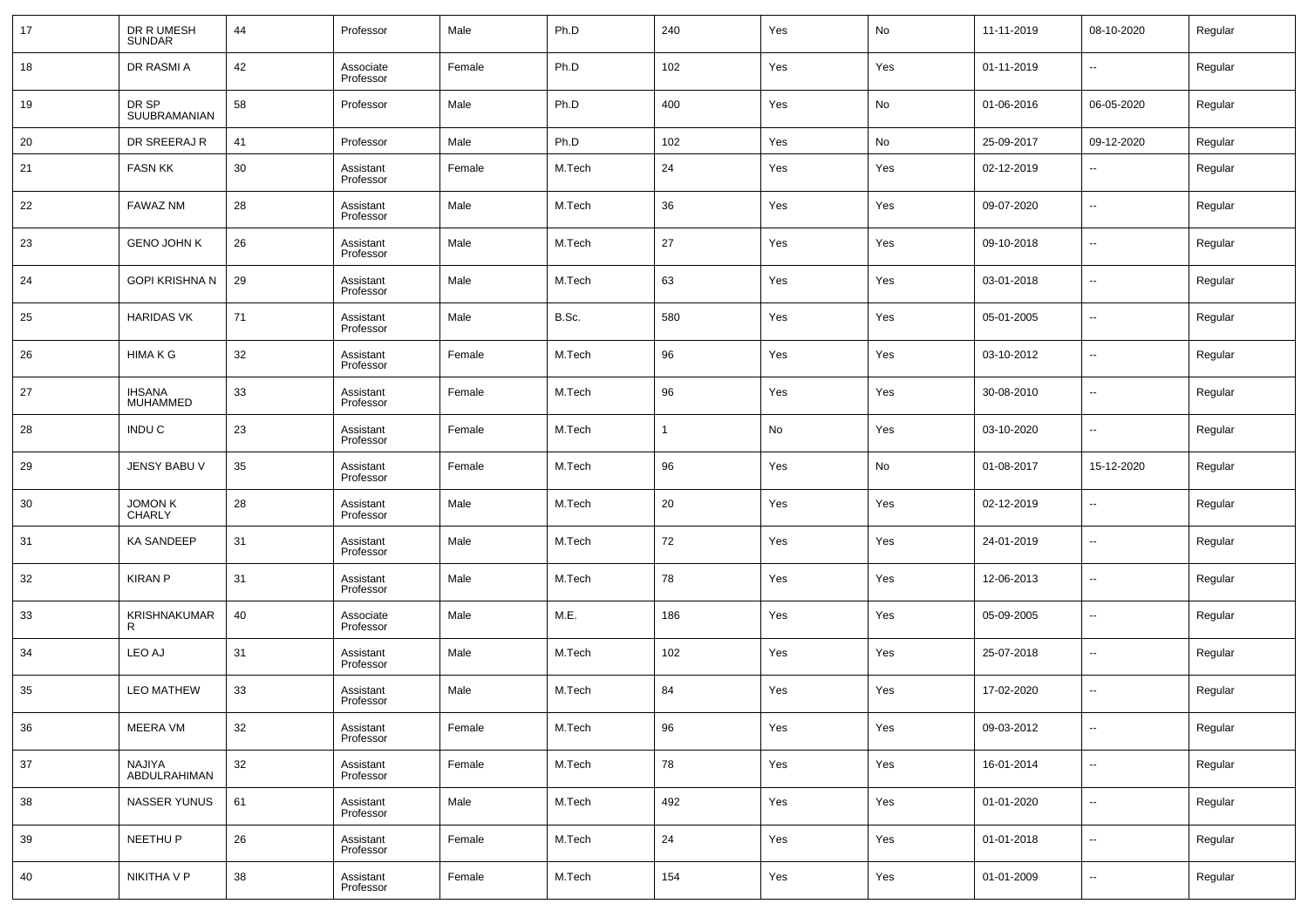| 41 | NIMISHA AR                  | 26 | Assistant<br>Professor | Female | M.Tech | 18  | Yes | Yes | 07-09-2020 | $\overline{\phantom{a}}$ | Regular |
|----|-----------------------------|----|------------------------|--------|--------|-----|-----|-----|------------|--------------------------|---------|
| 42 | NIMISHA M                   | 34 | Assistant<br>Professor | Female | M.Sc.  | 84  | Yes | Yes | 03-06-2013 | $\overline{\phantom{a}}$ | Regular |
| 43 | NISHA P R                   | 29 | Assistant<br>Professor | Female | M.Tech | 21  | Yes | Yes | 09-12-2019 | $\sim$                   | Regular |
| 44 | NOWSHAD MU                  | 30 | Assistant<br>Professor | Male   | M.Tech | 36  | Yes | Yes | 20-03-2019 | $\overline{\phantom{a}}$ | Regular |
| 45 | PRAJITHA MV                 | 32 | Assistant<br>Professor | Female | M.Tech | 60  | Yes | Yes | 01-05-2016 | $\overline{\phantom{a}}$ | Regular |
| 46 | PRAVEEN K P                 | 33 | Assistant<br>Professor | Male   | M.Tech | 127 | Yes | Yes | 27-07-2016 | $\overline{\phantom{a}}$ | Regular |
| 47 | RADHIKA ER                  | 38 | Assistant<br>Professor | Female | M.E.   | 150 | Yes | Yes | 16-08-2006 | --                       | Regular |
| 48 | <b>RAHUL TS</b>             | 30 | Assistant<br>Professor | Male   | M.E.   | 36  | Yes | Yes | 06-01-2020 | --                       | Regular |
| 49 | <b>RAISEN JOY</b>           | 31 | Assistant<br>Professor | Male   | M.Tech | 90  | Yes | Yes | 29-07-2013 | --                       | Regular |
| 50 | <b>REMYA</b><br>RAJENDRAN   | 27 | Assistant<br>Professor | Female | M.Tech | 14  | Yes | Yes | 02-12-2019 | $\overline{\phantom{a}}$ | Regular |
| 51 | RUBINA K A                  | 29 | Assistant<br>Professor | Female | M.Tech | 54  | Yes | Yes | 15-06-2016 | --                       | Regular |
| 52 | SABITH K                    | 26 | Assistant<br>Professor | Male   | M.Tech | 28  | Yes | Yes | 02-12-2019 | --                       | Regular |
| 53 | SAJEESH N                   | 24 | Assistant<br>Professor | Male   | M.Tech | 17  | Yes | Yes | 28-10-2019 | --                       | Regular |
| 54 | <b>SANA SAHBAN</b>          | 25 | Assistant<br>Professor | Female | M.Tech | 22  | Yes | Yes | 01-01-2020 | --                       | Regular |
| 55 | SANDHYA PS                  | 37 | Assistant<br>Professor | Female | M.Tech | 61  | Yes | Yes | 10-06-2015 | --                       | Regular |
| 56 | <b>SARUN KUMAR K</b>        | 28 | Assistant<br>Professor | Male   | M.Tech | 36  | Yes | Yes | 09-12-2019 | --                       | Regular |
| 57 | <b>SAVITHA</b><br>VASUDEVAN | 35 | Assistant<br>Professor | Female | M.Tech | 62  | Yes | Yes | 02-11-2015 | --                       | Regular |
| 58 | SHAHIDA KM                  | 38 | Assistant<br>Professor | Female | M.Sc.  | 127 | Yes | Yes | 03-09-2012 | --                       | Regular |
| 59 | SHEFINA AHRAF               | 30 | Assistant<br>Professor | Female | M.Tech | 36  | Yes | Yes | 02-12-2019 | $\overline{\phantom{a}}$ | Regular |
| 60 | SHIJI K                     | 36 | Assistant<br>Professor | Female | M.Tech | 102 | Yes | Yes | 23-07-2018 | $\overline{\phantom{a}}$ | Regular |
| 61 | SHOY T S                    | 30 | Assistant<br>Professor | Male   | M.Tech | 72  | Yes | Yes | 15-01-2019 | $\sim$                   | Regular |
| 62 | SREEDEVI K                  | 28 | Assistant<br>Professor | Female | M.Tech | 48  | Yes | Yes | 02-12-2019 | $\overline{\phantom{a}}$ | Regular |
| 63 | SREEVIDYA VR                | 29 | Assistant<br>Professor | Female | M.Sc.  | 48  | Yes | Yes | 26-07-2016 | $\sim$                   | Regular |